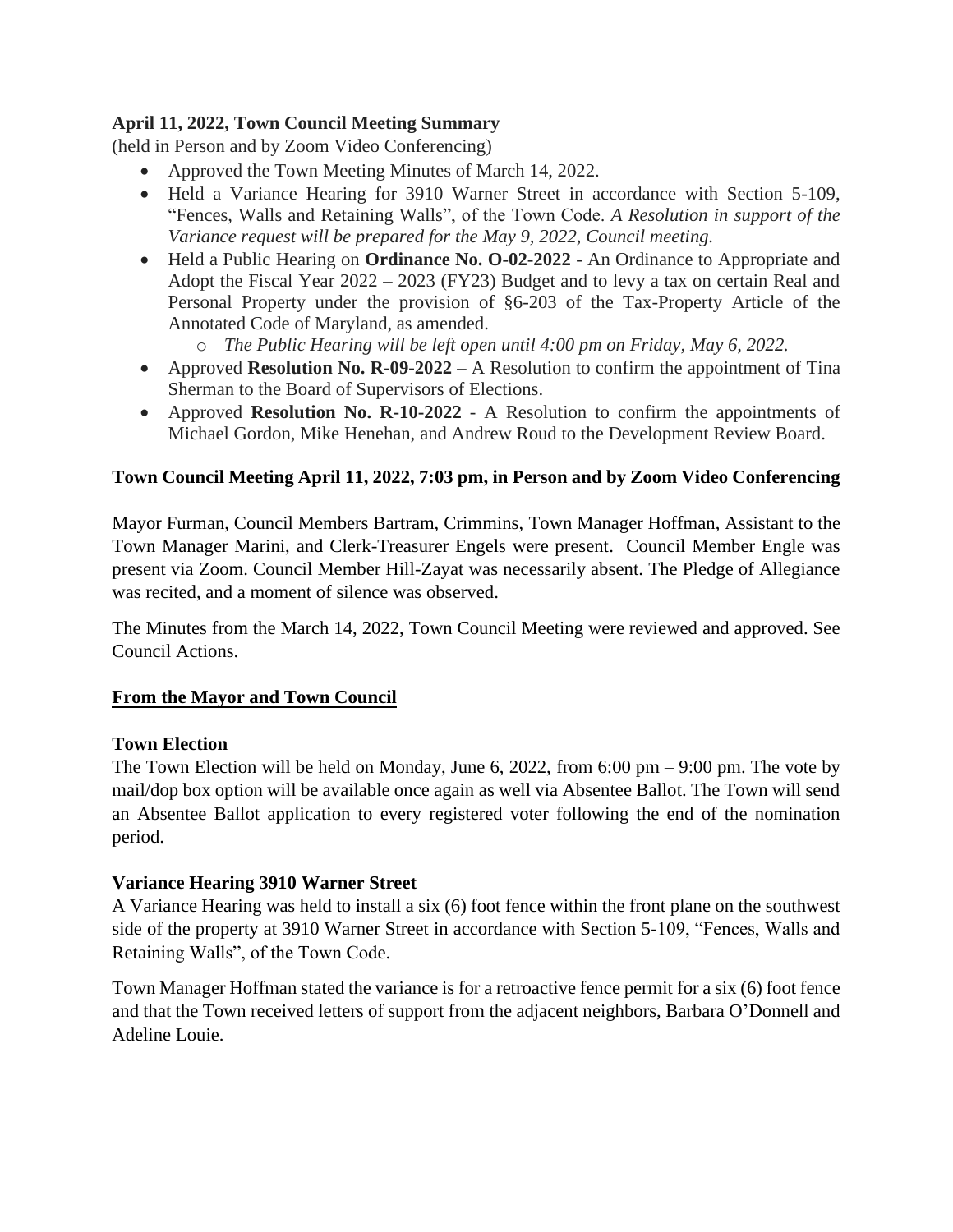Ruth Hoffman, the property owner, stated that the driveway next to her property runs along the fence line and a higher fence in that area improves aesthetics along with providing a better enclosure for her dogs.

Council Member Crimmins clarified that it is only the rear section in the southwest corner.

Council Member Bartram stated he supports the variance based on the topography between the two properties and the reasons noted by the property owner did not meet the conditions for a variance.

There were no comments from the public.

A Resolution in support of the Variance request will be prepared for the May 9, 2022, Council meeting. See Council Actions.

#### **Development Review Board**

Council Member Crimmins provided an update on three proposed redevelopment projects in Town.

The Public Hearing required by Montgomery Planning for the Crossroads at Kensington project (10619 Connecticut Avenue) will be rescheduled to a later date to afford the applicant time to revise their stormwater management plan.

The Bakers Union (10401 Connecticut Avenue) may redevelop; the property is for sale and offers were due at the end of March.

Warner Mansion redevelopment is moving forward; Washington Landmark Construction is proposing a redevelopment plan that restores the current carriage house and mansion building inclusive of an addition to the mansion, at the rear, that will create a total of 18 residential condominiums; the buildings and property up to the drip line will be transferred to Washington Landmark Construction and the rest of the land around it will be maintained as a park with public access.

Mayor Furman noted the steps and outdoor patio area that has been used for exercise will be part of the buildings that are transferred and not be available as public space.

Council Member Crimmins and Mayor Furman will be scheduling an informal meeting with the developer and noted the original plans presented by the developer are available on the Town's website.

### **Mayor and Council Reports**

Council Member Engle reminded residents that there will be a hybrid (in-person and Zoom) Public Workshop discussing possible pedestrian and bicycle improvements along Connecticut Avenue on April 21 from 7:00 pm to 9:00 pm at Town Hall.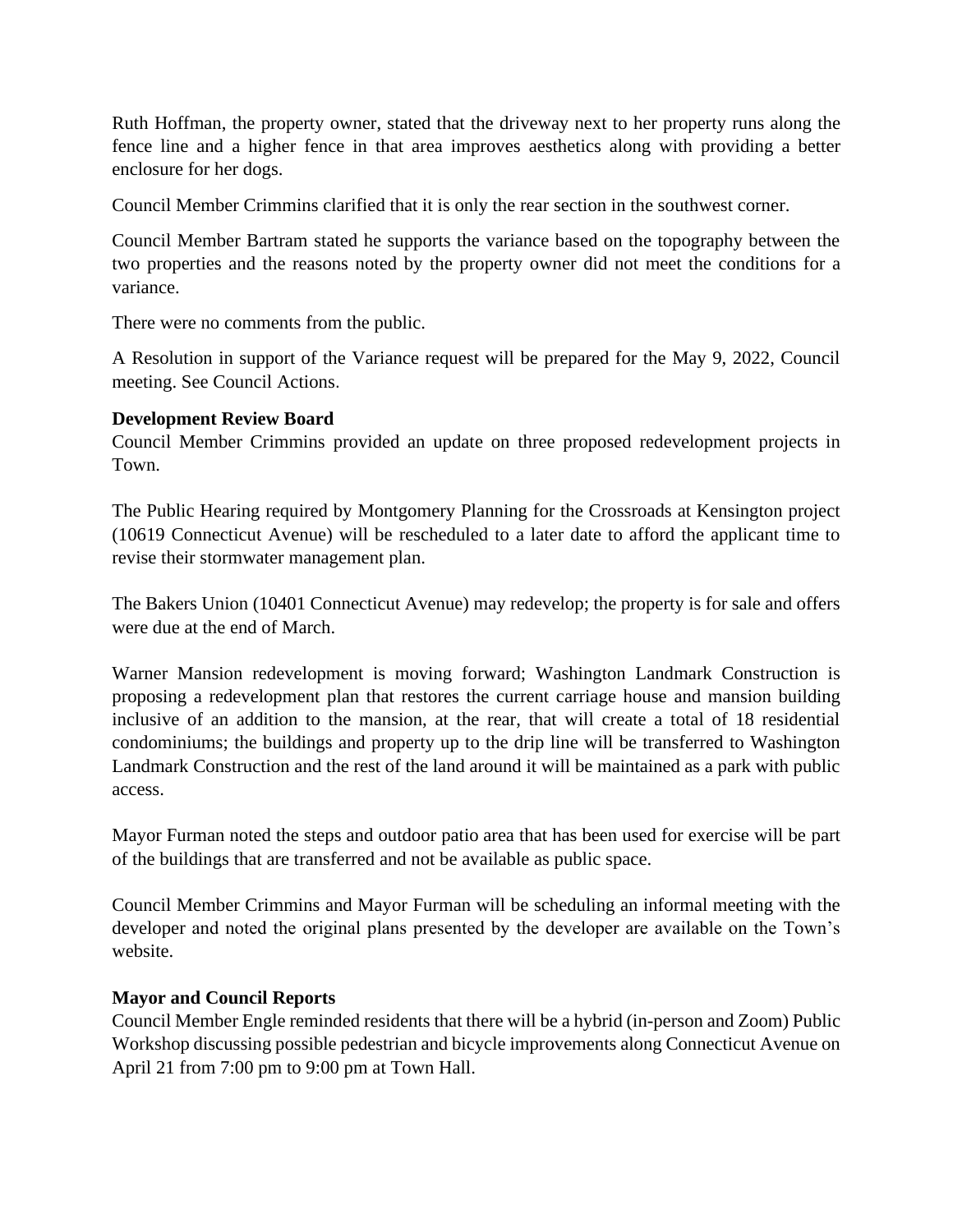Council Member Bartram stated he is continuing to work on upcoming code revisions including the side yard setbacks.

Council Member Crimmins stated Silver Creek Senior Living held a grand opening, which was attended by District 1 County Councilmember Andrew Friedson and County Executive Marc Elrich, who highlighted the Town's commitment to affordable housing in the County.

Mayor Furman noted the upcoming Town events: the KTown Ladies are hosting a Trash to Treasure Day on April 30; the Racial Justice Committee will be hosting a Juneteenth event at St. Paul Park on June 18; and the annual 4<sup>th</sup> of July Bike Parade will be held on July 4.

Council Member Bartram noted that the Maryland State Legislature approved the Town's request to expand the total aggregate of certain alcohol licenses within the Town from eight to twenty, and thanked the District 18 Delegation for their support, as this will allow additional businesses within the Town to serve alcohol.

Mayor Furman stated that the District 18 Delegation also secured \$525,000 for the Noyes Library Foundation.

### **From the Town Manager and Staff**

Town Manager Hoffman reported that Pepco is waiting for the permit to be approved for the electric vehicle charging stations for Town Hall and the Train Station; planning has begun for the 55th Annual Labor Day Parade and Festival; and the Montgomery County Department of Transportation (MCDOT) reevaluated the intersection at Plyers Mill Road and Summit Avenue and is no longer requesting that the Town remove the Stop sign following ADA and pedestrian improvements. The Town will install a small island around the current stop sign. The Town Attorney is finalizing a contract with WRA Engineering to oversee the bridge repair proposals and provide project management.

### **Public Appearances**

Jack Gaffey questioned if any decisions have been made on the \$100,000 settlement agreement between Silver Creek Senior Housing and Neighbors for an Improved Kensington; and noted the upcoming full moon on April 16, the Lyrids Meteor Shower on April 22-23, and the Eta Aquariids Meteor Shower on May 6-7.

Joe Campbell questioned the time left on the settlement agreement and information on the proposals that were not accepted.

Council Member Bartram stated there were unsuccessful proposals made to provide additional parking as opposed to parking and traffic enforcement and he is opposed to accepting the funds under the conditions in the agreement. There are approximately 4 years left on the 6-year agreement for the Town to accept the funds.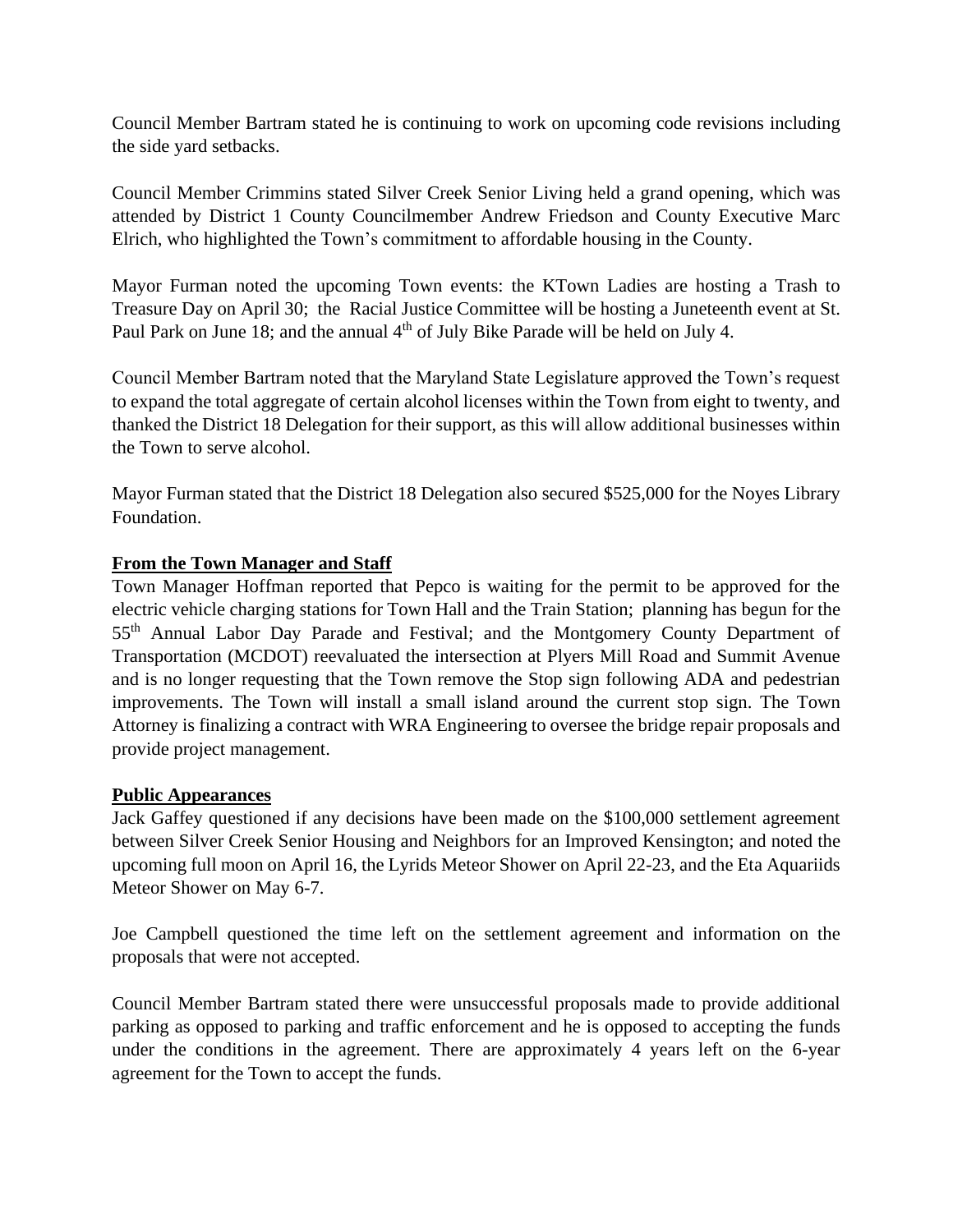### **Ordinances, Resolutions, and Regulations**

**[Ordinance No. O-02-2022](https://r20.rs6.net/tn.jsp?f=001jPDsWhEJoskDCGPOEgETpJdARGBn779dH8WyTvdaAtYF71IIM97ServvaaHwD9p0AvvumP6XsMJ8Lb44fxyFgSlGv1ukQV18CBBpwevAzlq4cFEWImIYKaNIye6fOOD0MikGKzfzPEUqT3vzojHy3wNElZnQBmG-znoU-feCVOzyyhTAM84Hm8b_h1EYODA3BK7p9ezAn2CT7BGBzBoek1GRQHADjQwk6aTPZSK5o4TpNYIe9YnZt78BHkfKdfWG&c=J6pNeSR6b9oMLgPBNs1ReZjckvScfVc-eWm-JVwr-ztDY4AOYPrZbA==&ch=eC1LXLvQkr_4LCm6MkX2f6K1OonCpyD1iDKnmk3bmaKTVmnKatpP9g==)** – A Public Hearing was held on Ordinance No. O-02-2022 to Appropriate and Adopt the Fiscal Year 2022 – 2023 (FY23) Budget and to levy a tax on certain Real and Personal Property under the provision of §6-203 of the Tax-Property Article of the Annotated Code of Maryland, as amended.

Town Manager Hoffman stated, in the proposed budget, revenues have increased 6.1 percent and expenditures have increased 7.5 percent compared to FY22; and the Town received the first of two payments from the American Rescue Plan Act (ARPA), which has been allocated to the Capital Improvement Project (CIP) for storm drains in the proposed budget.

Council Member Engle requested information on the cost of the storm drain project.

Town Manager Hoffman stated he anticipates applying all the ARPA funds, \$2,294,670, to storm water infrastructure in Town and will not know the cost until an analysis is done later this year.

There were no public comments. The record will remain open until 4 pm on May 6. See Council Actions.

**Resolution No. R-09-2022 –** A Resolution of the Town Council Confirming an appointment made by the Mayor of Tina Sherman to the Board of Supervisors of Elections was presented. Tina Sherman would replace the previous appointment of Jenny Smith who is not available. See Council Actions. (*Subsequently Tina Sherman was unable to serve on the Board of Supervisors of Elections due to her service on the Ethics Commission).*

**Resolution No. R-10-2022** - A Resolution of the Town Council to confirm the Mayor's appointments of Michael Gordon, Mike Henehan, and Andrew Roud to the Development Review Board was presented. See Council Actions.

Council Member Crimmins thanked prior members, T. J. Monahan and Martha Deale for their dedicated service on the Development Review Board.

### **June Town Meeting**

The Mayor and Council set the June meeting for Tuesday, June 7th at 7 pm due to a conflicting schedule with the MML Conference.

# **Council Actions**

Council Member Crimmins moved to approve the Town Meeting Minutes from March 14, 2022. The motion passed unanimously.